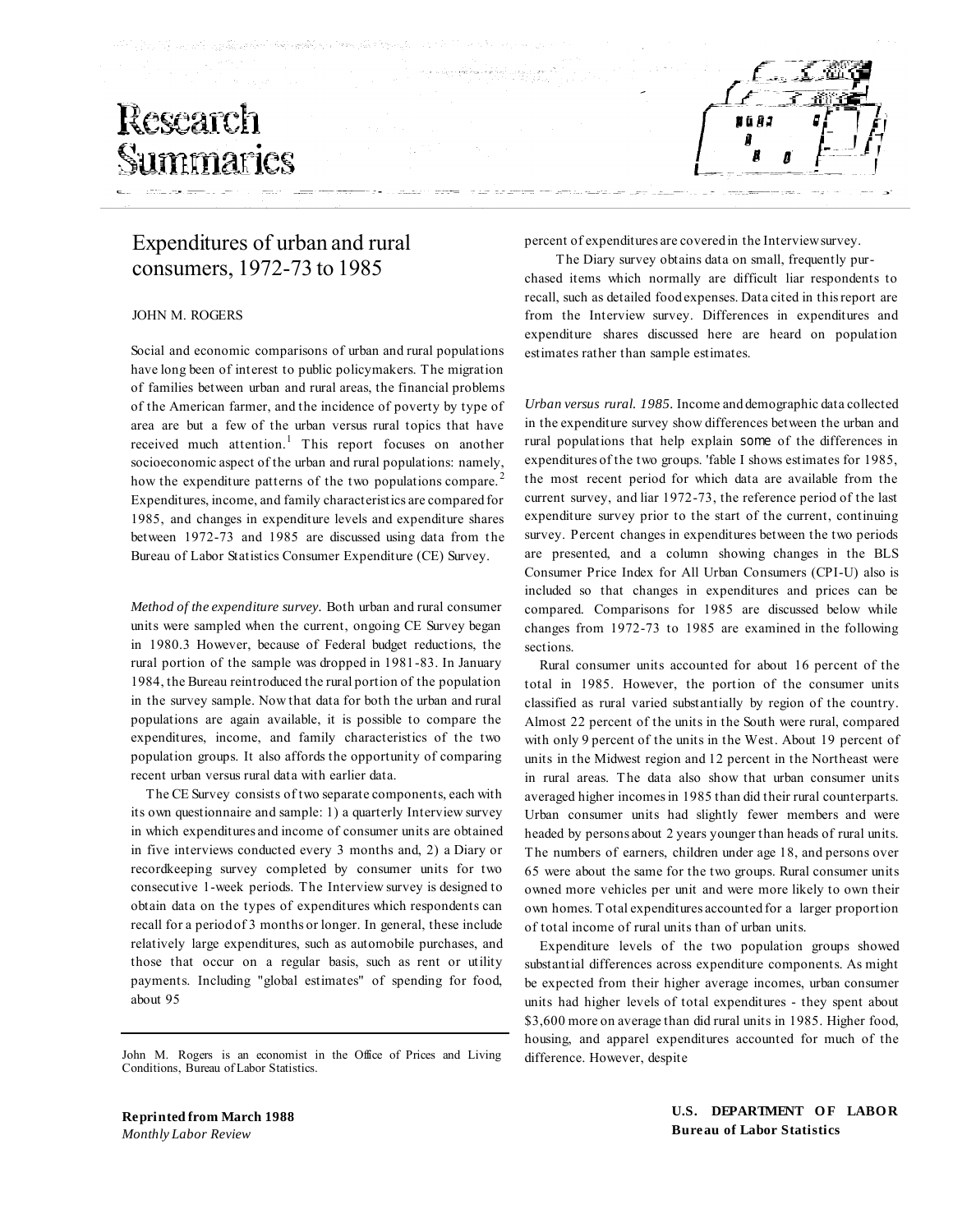lower average incomes; rural consumer units spent more for transportation, health care, tobacco, and life and other personal insurance than. did urban units.

Results show that, in 1985, urban consumer units spent more fur housing than did their rural counterparts, and the amount spent accounted for a larger share of total expenditures than that of rural units. Expenditure shares, the percent of total expenditures spent on each component, are shown in table 2. Urban consumer units spent an average of \$7,005, or 31 percent of their total expenditures, on housing compared to an average of \$5,064, or 26 percent of the total, spent by rural units. A higher percentage of rural consumer units were homeowners and rural homeowners were more likely to have paid off their mortgages-38 percent having done so versus 21 percent of urban units, Despite lower total housing expenditures, rural units spent almost as much on fuels and utilities as urban units, \$1,579 compared to \$1,661. These costs accounted for a larger share of rural consumers.' housing costs than of urban consumers'-31 percent versus 24 percent. The higher share spent by rural consumer units may he partially explained by the fact that

renter families frequently do not pay directly fur fuels and utilities-payments are included in the rent-and a higher proportion of urban families are renter families.

Rural consumer spent a larger share of their total unit expenditures on transportation, 25 percent versus 20 percent spent by urban consumers, due largely to higher expenditures for vehicles and gasoline. This is as expected, because rural consumers own more vehicles than do urban consumers-2.4 per consumer unit compared to 1.8 owned by urban consumers. Also, rural consumers probably drive longer distances than do urban consumer.

Rural consumers also spent more per unit on health care than did urban consumers-\$1,168 versus \$ 1,011. This accounted for about 6 percent of rural consumers' total unit expenditures versus 4 percent of urban consumers' total. Higher health care expenditures by rural consumers can be attributed to their being older, on average, than urban consumers. Also, data from the survey show that rural consumer units more frequently paid the full cost of their health insurance policies while employers more frequently paid the costs for policies for urban consumers.

‴⊺

|                                                                                                                                                                                                                                                                                                                                                                                                                                                                                                                                  |            | Urban<br>$\sim$<br>.<br>De la provincia de la contexta de la contexta de la contexta de la contexta de la contexta de la contexta de l |                   |           | Rural<br>and the company of the company of |                                           |                                |
|----------------------------------------------------------------------------------------------------------------------------------------------------------------------------------------------------------------------------------------------------------------------------------------------------------------------------------------------------------------------------------------------------------------------------------------------------------------------------------------------------------------------------------|------------|----------------------------------------------------------------------------------------------------------------------------------------|-------------------|-----------|--------------------------------------------|-------------------------------------------|--------------------------------|
| item .<br>the self-control of the                                                                                                                                                                                                                                                                                                                                                                                                                                                                                                | 1972-73    | 1985                                                                                                                                   | Percent<br>change | 1972-73   | 1985                                       | <b>Sales Streets</b><br>Percent<br>change | parcent<br>change <sup>2</sup> |
| <u> Elizabeth Carl Company e de Alemany</u><br>$\label{eq:3} \mathcal{A}_{\mathcal{A}}(\mathcal{A}_{\mathcal{A}}) = \mathcal{A}_{\mathcal{A}}(\mathcal{A}_{\mathcal{A}}) = \mathcal{A}_{\mathcal{A}}(\mathcal{A}_{\mathcal{A}}) = \mathcal{A}_{\mathcal{A}}(\mathcal{A}_{\mathcal{A}}) = \mathcal{A}_{\mathcal{A}}(\mathcal{A}_{\mathcal{A}}) = \mathcal{A}_{\mathcal{A}}(\mathcal{A}_{\mathcal{A}}) = \mathcal{A}_{\mathcal{A}}(\mathcal{A}_{\mathcal{A}}) = \mathcal{A}_{\mathcal{A}}(\mathcal{A}_{\mathcal{A}}) = \mathcal{A$ |            |                                                                                                                                        |                   |           |                                            |                                           |                                |
| <b>Contractor</b>                                                                                                                                                                                                                                                                                                                                                                                                                                                                                                                | 58,948     | 76,524                                                                                                                                 | 29.8              | 12,272    | 15.040                                     | 226                                       | $\sim$                         |
| $\sim 10^{-1}$ k $^{-1}$                                                                                                                                                                                                                                                                                                                                                                                                                                                                                                         |            |                                                                                                                                        |                   |           |                                            |                                           | 传言                             |
|                                                                                                                                                                                                                                                                                                                                                                                                                                                                                                                                  | \$12,349   | \$26.241                                                                                                                               | 112.5             | \$10,039  | \$19,708                                   | 963                                       | $\sim$ 1.2.<br>استعا           |
| <b>Persons in consumer unit</b> $\ldots$ $\ldots$ $\ldots$ $\ldots$ $\ldots$ $\ldots$ $\ldots$ $\ldots$ $\ldots$ $\ldots$ $\ldots$ $\ldots$ $\ldots$ $\ldots$                                                                                                                                                                                                                                                                                                                                                                    | 2.8        | 2.5                                                                                                                                    | $\sim$            | 3.1       | 2.8                                        |                                           |                                |
|                                                                                                                                                                                                                                                                                                                                                                                                                                                                                                                                  | 47.1       | 46.4                                                                                                                                   |                   | 50.3      | 48.5                                       |                                           | --                             |
| Housing tenure (percent):                                                                                                                                                                                                                                                                                                                                                                                                                                                                                                        |            |                                                                                                                                        |                   |           |                                            |                                           |                                |
|                                                                                                                                                                                                                                                                                                                                                                                                                                                                                                                                  | 56         | 59                                                                                                                                     | -                 | 73        | 76                                         |                                           |                                |
|                                                                                                                                                                                                                                                                                                                                                                                                                                                                                                                                  | 44         | 41                                                                                                                                     |                   | 27        | 24                                         |                                           |                                |
|                                                                                                                                                                                                                                                                                                                                                                                                                                                                                                                                  | \$9.420    | \$22,810                                                                                                                               | 142.1             | \$7.760   | \$19.197                                   | 147.4                                     |                                |
|                                                                                                                                                                                                                                                                                                                                                                                                                                                                                                                                  | 1,675      | 3.473                                                                                                                                  | 107.3             | 1,513     | 2.996                                      | 98.0                                      | 133.8                          |
|                                                                                                                                                                                                                                                                                                                                                                                                                                                                                                                                  | 89         | 297                                                                                                                                    | 233.7             | 49        | 215                                        | 338.8                                     | 89.5                           |
|                                                                                                                                                                                                                                                                                                                                                                                                                                                                                                                                  | 2.638      | 7.005                                                                                                                                  | 165.5             | 1.902     | 5.064                                      | 166.2                                     |                                |
|                                                                                                                                                                                                                                                                                                                                                                                                                                                                                                                                  | 1,507      | 4.083                                                                                                                                  | 170.9             | 890       | 2.602                                      | 192.4                                     | ana.                           |
|                                                                                                                                                                                                                                                                                                                                                                                                                                                                                                                                  | 746        | 2.352                                                                                                                                  | 215.3             | 555       | 1.830                                      | 229.7                                     |                                |
|                                                                                                                                                                                                                                                                                                                                                                                                                                                                                                                                  | 651        | 1.308                                                                                                                                  | 100.9             | 251       | 540                                        | 115.1                                     | 117.2                          |
|                                                                                                                                                                                                                                                                                                                                                                                                                                                                                                                                  | 117        | 423                                                                                                                                    | 261.5             | 86        | 232                                        | 169.8                                     | 211.9                          |
|                                                                                                                                                                                                                                                                                                                                                                                                                                                                                                                                  | 581        | 1,661                                                                                                                                  | 185.9             | 586       | 1.579                                      | 169.5                                     | 218.7                          |
|                                                                                                                                                                                                                                                                                                                                                                                                                                                                                                                                  | 138<br>411 | 366<br>895                                                                                                                             | 165.2<br>117.8    | 85<br>341 | 242<br>641                                 | 184.7<br>88.0                             | 143.8<br>74.5                  |
|                                                                                                                                                                                                                                                                                                                                                                                                                                                                                                                                  | 732        | 1.224                                                                                                                                  | 67.2              | 529       | 839                                        | 58.6                                      |                                |
|                                                                                                                                                                                                                                                                                                                                                                                                                                                                                                                                  | 1,762      | 4.508                                                                                                                                  | 155.8             | 1,706     | 4,794                                      | 181.0                                     | 65.3                           |
|                                                                                                                                                                                                                                                                                                                                                                                                                                                                                                                                  | 709        | 1.969                                                                                                                                  | 177.7             | 746       | 2.418                                      | 224.1                                     | 163.3<br>167.3                 |
|                                                                                                                                                                                                                                                                                                                                                                                                                                                                                                                                  | 404        | 1,010                                                                                                                                  | 150.0             | 446       | 1.157                                      | 159.4                                     | 224.7                          |
|                                                                                                                                                                                                                                                                                                                                                                                                                                                                                                                                  | 540        | 1,227                                                                                                                                  | 127.2             | 482       | 1.127                                      | 133.8                                     |                                |
|                                                                                                                                                                                                                                                                                                                                                                                                                                                                                                                                  | 110        | 302                                                                                                                                    | 174.5             | 31        | 92                                         | 196.8                                     | 132.0<br>179.5                 |
|                                                                                                                                                                                                                                                                                                                                                                                                                                                                                                                                  | 432        | 1.011                                                                                                                                  | 134.0             | 448       | 1.168                                      | 160.7                                     | 198.4                          |
|                                                                                                                                                                                                                                                                                                                                                                                                                                                                                                                                  | 389        | 1.122                                                                                                                                  | 188.4             | 299       | 895                                        | 199.3                                     | 96.4                           |
|                                                                                                                                                                                                                                                                                                                                                                                                                                                                                                                                  | 106        | 209                                                                                                                                    | 97.2              | 80        | 142                                        | 77.5                                      | 125.6                          |
|                                                                                                                                                                                                                                                                                                                                                                                                                                                                                                                                  | 50         | 145                                                                                                                                    | 190.0             | 40        | 120                                        | 200.0                                     |                                |
|                                                                                                                                                                                                                                                                                                                                                                                                                                                                                                                                  | 126        | 323                                                                                                                                    | 156.3             | 76        | 208                                        | 173.7                                     | 183.4                          |
|                                                                                                                                                                                                                                                                                                                                                                                                                                                                                                                                  | 131        | 210                                                                                                                                    | 60.3              | 118       | 241                                        | 104.2                                     | 143.0                          |
|                                                                                                                                                                                                                                                                                                                                                                                                                                                                                                                                  | 100        | 360                                                                                                                                    | 260.0             | 74        | 217                                        | 193.2                                     |                                |
|                                                                                                                                                                                                                                                                                                                                                                                                                                                                                                                                  | 372        | 857                                                                                                                                    | 130.4             | 293       | 542                                        | 85.0                                      |                                |
|                                                                                                                                                                                                                                                                                                                                                                                                                                                                                                                                  | 818        | 2,067                                                                                                                                  | 152.7             | 633       | 1.755                                      | 177.3                                     |                                |
| Life and other personal insurance educational contains and container the and other personal insurance of the state of the state of the state of the state of the state of the state of the state of the state of the state of                                                                                                                                                                                                                                                                                                    | 367        | 270                                                                                                                                    | $-26.4$           | 283       | 320                                        | 13.1                                      |                                |
|                                                                                                                                                                                                                                                                                                                                                                                                                                                                                                                                  | 451        | 1,797                                                                                                                                  | 298.4             | 350       | 1,435                                      | 310.0                                     |                                |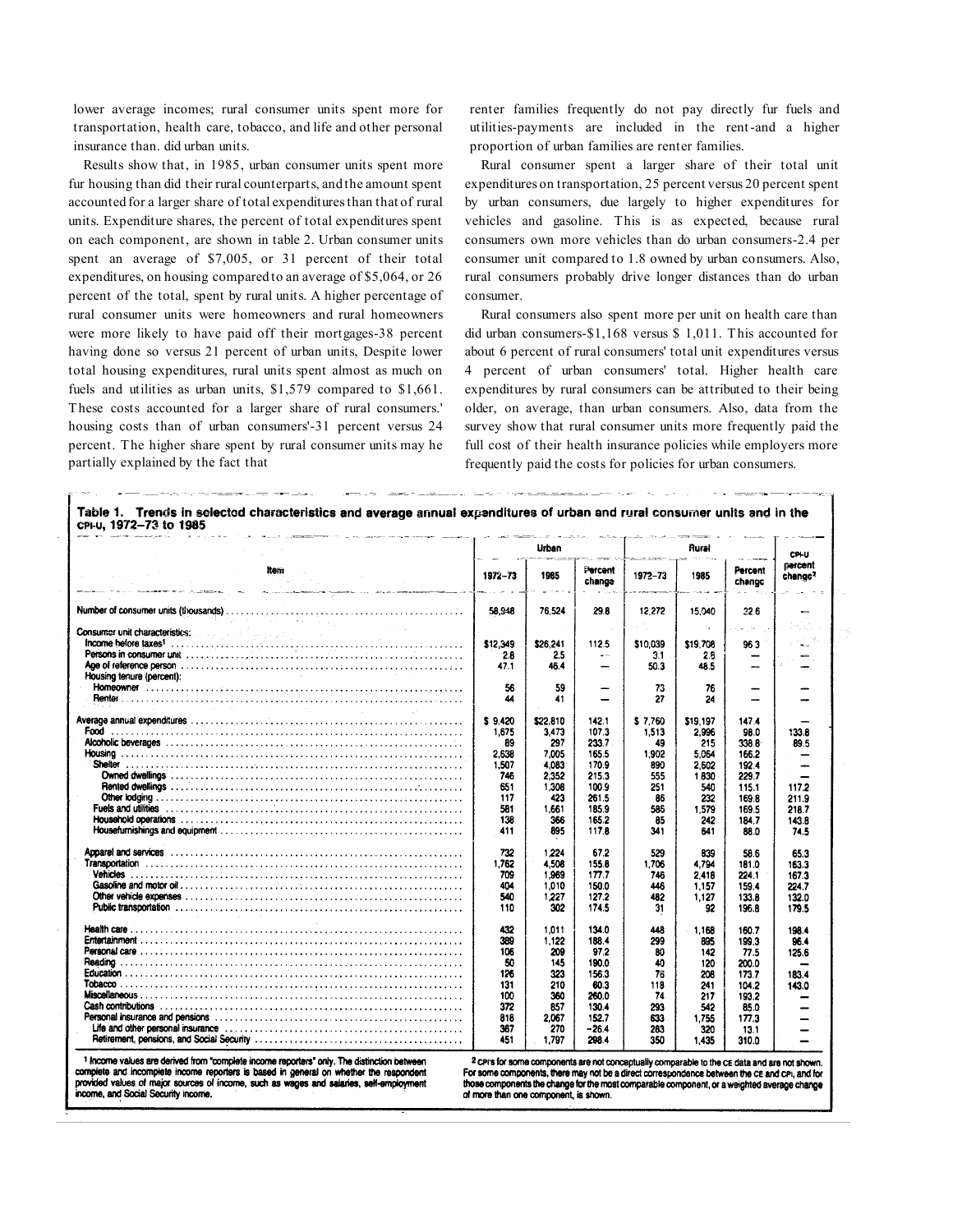|                                                                                                                                                                                                                                |                    | Urban      |                   |                  | Rural             |                   |                                          |
|--------------------------------------------------------------------------------------------------------------------------------------------------------------------------------------------------------------------------------|--------------------|------------|-------------------|------------------|-------------------|-------------------|------------------------------------------|
| <b>Rom</b><br>Carter.<br>and of the context for the day of<br>.<br>Марков и председательно с проставляется устройствующих состоительности составляется на составляется проставляе                                              | and the<br>1972-73 | 1960       | 1985              | 1972-73          | 1930              | 1935              | <b>Significance</b><br>test <sup>2</sup> |
| Total expenditures:                                                                                                                                                                                                            |                    |            |                   |                  |                   |                   |                                          |
|                                                                                                                                                                                                                                | \$9,420            | \$16,723   |                   |                  |                   |                   |                                          |
|                                                                                                                                                                                                                                | 100.0              | 100.0      | \$22,810<br>100.0 | \$7,760<br>100.0 | \$13,663<br>100.0 | \$19,197<br>100.0 |                                          |
| Food                                                                                                                                                                                                                           | 17.8               | 19.0       | 15.2              | 19.5             | 20.4              |                   |                                          |
|                                                                                                                                                                                                                                | (3)                | 14.3       | 10.3              | (3)              | 16.6              | 15.6              |                                          |
|                                                                                                                                                                                                                                | (3)                | 4.7        |                   | (3)              |                   | 11.5              |                                          |
|                                                                                                                                                                                                                                | و.                 | 1.7        | 5.0               |                  | 3.8               | 4.2               |                                          |
|                                                                                                                                                                                                                                | 28.0               |            | 1.3               | .6               | 1.4               | 1,1               |                                          |
|                                                                                                                                                                                                                                |                    | 29.3       | 30.7              | 24.5             | 25.2              | 26.4              |                                          |
|                                                                                                                                                                                                                                | 16.0               | 16.3       | 17.9              | 11.5             | 11.8              | 13.6              |                                          |
|                                                                                                                                                                                                                                | 7.9                | 9.5        | 10.3              | 7.2              | 8.4               | 9.5               |                                          |
|                                                                                                                                                                                                                                | 6.9                | 5.3        | 5.7               | 3.2              | 2.1               | 2.8               |                                          |
|                                                                                                                                                                                                                                | 1.2                | 1.5        | 1.9               | 1.1              | 1.2               | 1.2               |                                          |
|                                                                                                                                                                                                                                | 6.2                | 7.1        | 73                | 7.6              | 84                | 8.2               |                                          |
| Household operations with a contract of the contract of the contract of the contract of the contract of the contract of the contract of the contract of the contract of the contract of the contract of the contract of the co | 1.5                | 1.6        | 1.6               | 1.1              | 1.2               | 1.3               |                                          |
|                                                                                                                                                                                                                                | 4.4                | 4.3        | 3.9               | 44               | 3.2               | 3.3               |                                          |
|                                                                                                                                                                                                                                | 7.8                | 5.4        | 5.4               | 6.8              | 4.5               | 4.4               |                                          |
|                                                                                                                                                                                                                                | 18.7               | 20.4       | 19.8              | 22.0             | 24.7              | 25.0              |                                          |
|                                                                                                                                                                                                                                | 7.5                | 7.0        | 8.6               | 9.6              | 9.4               | 12.6              |                                          |
|                                                                                                                                                                                                                                | 43                 | 7.1        | 4.4               | 5.7              | 9.4               | 6.0               |                                          |
|                                                                                                                                                                                                                                | 5.7                | 5.1        | 5.4               | 6.2              | 5.7               | 5.9               |                                          |
|                                                                                                                                                                                                                                | 1.2                | 1.3        | 1.3               | .4               | .5                | .5                |                                          |
|                                                                                                                                                                                                                                | 4.6                | 4.4        |                   |                  |                   |                   |                                          |
|                                                                                                                                                                                                                                | 4.1                | 4.3        | 4.4<br>4.9        | 5.8<br>3.9       | 5.2<br>4.1        | 6.1               |                                          |
|                                                                                                                                                                                                                                | 1.1                | 9          |                   | 1.0              |                   | 4.7               |                                          |
|                                                                                                                                                                                                                                | .5                 | .7         | .9<br>.6          |                  | .8                | .7                |                                          |
|                                                                                                                                                                                                                                | 1.3                | 1.2        |                   | .5               | 6                 | .6                |                                          |
|                                                                                                                                                                                                                                | 1.4                |            | 1.4               | 1.0              | .7                | 1.1               |                                          |
|                                                                                                                                                                                                                                | 1.1                | 1.0<br>1.5 | 9.<br>1.6         | 1.5              | 1.3<br>1.5        | 1.3               |                                          |
| Cash contributions in the context of the context of the context of the context of the context of the context of the context of the context of the context of the context of the context of the context of the context of the c | 3.9                |            |                   | 1.0              |                   | 1.1               |                                          |
|                                                                                                                                                                                                                                | 8.7                | 2.9        | 3.8               | 3.8              | 2.5               | 2.8               |                                          |
| Life and other personal insurance contained and contained and contained and other personal insurance                                                                                                                           |                    | 7.2        | 9.1               | 8.2              | 7.0               | 9.1               |                                          |
|                                                                                                                                                                                                                                | 3.9<br>4.8         | 1.5<br>57  | 1.2<br>7.9        | 3.6<br>4.5       | 1.8<br>5.2        | 1.7<br>7.5        |                                          |
|                                                                                                                                                                                                                                |                    |            |                   |                  |                   |                   |                                          |

*Changes from 1972-73 to 1985*. There was little change between 1972-73 and 1985 in the proportion of the total population that was rural. The average size of the consumer unit and the average age of the consumer unit head decreased slightly for both urban and rural consumers over the period.

Increased expenditures for housing and transportation were primarily responsible for the overall increase in spending between 1972-73 and 1985 for both urban and rural consumer units. (See. table 1.) Expenditures for some other components increased at a faster rate, but housing and transportation accounted for much of the increase because they were a larger share of consumers' total spending and they rose faster than the average. Among the housing subcomponents, expenditures on owned dwellings rose faster than average total expenditures for both urban and rural consumer units, while expenditures on rented dwellings rose at a slower rate than the total. Among the transportation subcomponents, expenditures on vehicles increased at a faster rate than total expenditures and somewhat more for rural than for urban units. Gasoline and motor oil expenditures increased at a slightly faster rate than total expenditures for both urban and rural consumers. Gasoline price increases that contributed to sharp increases in expenditures in the

1970's were offset by subsequent price decreases and 6y conservation measures. Prices for motor fuel, motor oil, coolant, and other products rose 241 percent between 1973 and 1981 as measured by the CPI, then dropped about 9 percent between 1981 and 1985; the net change from 1973 to 1985 was 211 percent. Also, average fuel consumption per automobile dropped by 24 percent from 1973 to 1984 while the average mileage per gallon for automobiles improved 28 percent over that period.<sup>4</sup>

Expenditures on some components, such as vehicles mentioned previously, rose at different rates for urban consumers than they did for rural consumers. Expenditures for alcoholic beverages rose at a faster rate for rural consumer units than for urban units between 1972-73 and 1985. However, this component is historically underreported so that changes may reflect better reporting rather than actual increases alone. Expenditures for other lodging (which include expenses for vacation homes and lodging while out of town) rose faster for urban than for rural units, as did expenditures for miscellaneous goods and services (which include bank fees, legal and accounting fees, funerals, cemetery lots, union dues, occupational expenses, and finance charges other than for mortgages and vehicles).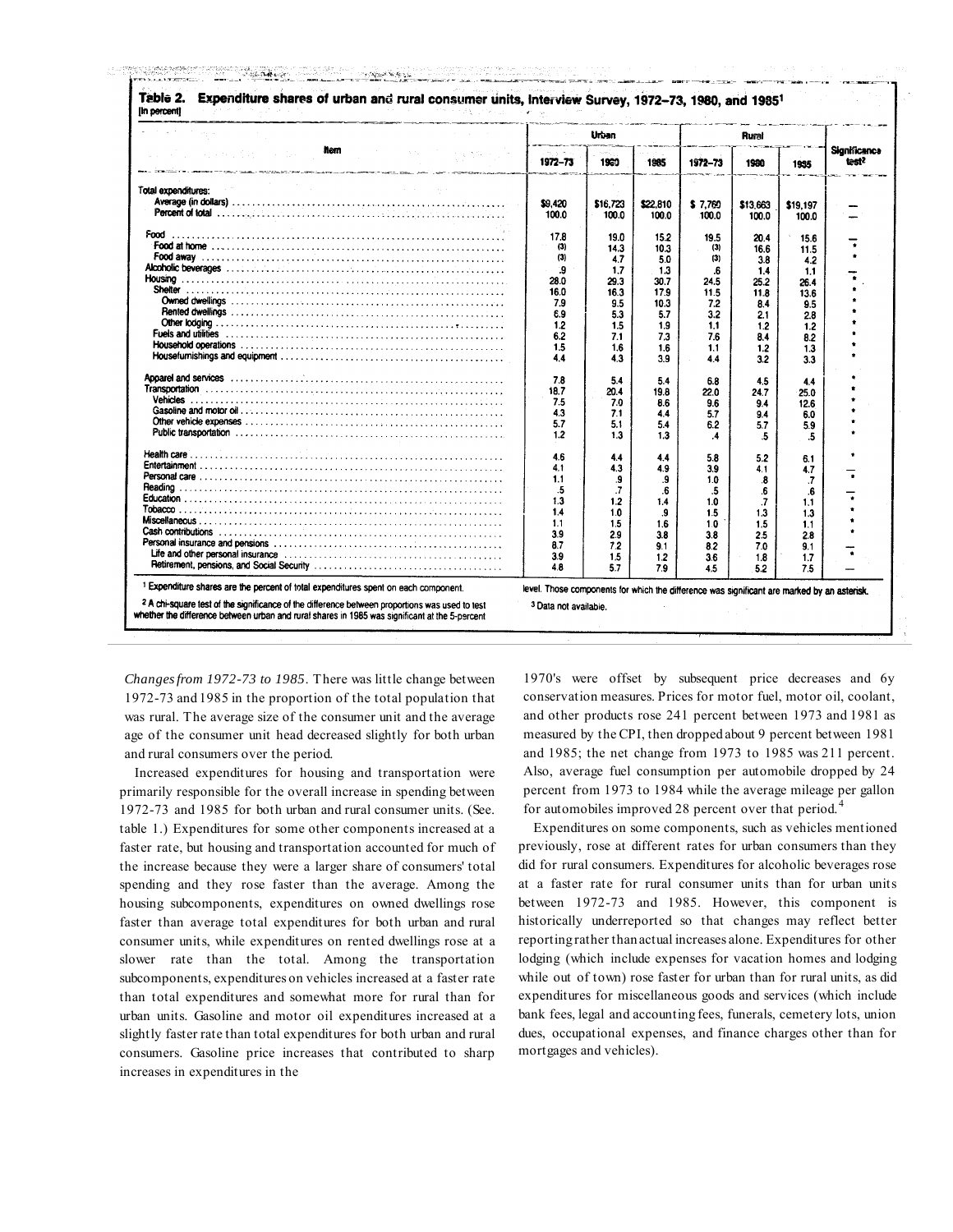*Changes in expenditure shares.* Changes in the shares of total expenditures spent on different components are used to show how consumers' expenditure patterns change over time. Increases or decreases in shares show changes in the way consumer units allocate their expenditures on individual components relative to the change in total expenditures. Changes in shares can take place gradually over a period of years as consumers alter their expenditures in response to changes in tastes, preferences, or lifestyle, or in response to sudden economic changes. For example, the share of the food dollar spent on food at home has been declining over time and can be attributed in part to the increase in the number of two-earner households. Families have had to adjust their schedules to meet job requirements, which has resulted in multiple-earner families taking more meals outside the home. An example of a more sudden change was the sharp increase in expenditures on gasoline in the 1970's as a result of the 1973-74 oil embargo that depleted supplies and forced up prices.

Data in table 2 show how expenditure shares for urban and rural consumer units changed between 1972-73 and 1985. Shares are also shown for 1980 because, for some components such as food and gasoline, the shares over the entire period from 1972-73 to 1985 were not steadily increasing or decreasing. Food expenditure shares for urban and rural consumer units each increased about 1 percentage point between 1972-73 and 1980. Subsequently, food expenditure increases slowed relative to increases in expenditures for other goods and services, and this is reflected in the drop in food expenditure shares between 1980 and 1985:

| stated and control of the           |      |       |             | Food expenditure shares<br>(percent of total expenditures) |       |             |
|-------------------------------------|------|-------|-------------|------------------------------------------------------------|-------|-------------|
|                                     |      | Urban |             |                                                            | Rural |             |
|                                     |      |       |             | 1972–73 1980 1985 1972–73 1980 1985                        |       |             |
| Food, total                         | 17.8 |       | $19.0$ 15.2 | 19.5                                                       | 20.4  | 15.6        |
| Food at home                        | *    | 14.3  | 10.3        | *                                                          |       | $16.6$ 11.5 |
| Food $away$<br>*Data not available. | *    | 4.7   | 5.0         | ٠                                                          | 3.8   | 4.2         |

in San Bar

Food expenditure shares dropped for both urban and rural consumer units, but more for rural units than urban. In 1972-73, food accounted for a larger share of rural consumers' total unit expenditures than of urban consumers' --- percent versus 18 percent-but, by 1985, this difference had almost disappeared. The decline in food expenditure shares from 1980 to 1985 was accounted for, entirely by the drop in the food at home component, as expenditure shares for food away from home actually increased slightly over the period. As a result, food away from home accounted for

an increasing portion of overall food expenditures. The drop in expenditure shares for food at home corresponds to the slower price rise of food at home items relative to the price increases of all goods and services. From 1980 to 1985, food at home prices as measured by the CPI-U rose only 18 percent compared to a 31-percent increase in the All-Items CPI-U.

Housing expenditure shares increased steadily from 1972-73 to 1985 for both urban and rural consumer units; the share that urban units spent on housing rose about 3 percentage points, from 28 percent in 1972-73 to 31 percent in 1985, while rural units' share rose about 2 percentage points, from 25 percent to 27 percent over the period. The percentage of units that were homeowners rose about 3 percentage points for both urban and rural consumers.

Transportation expenditure shares rose over the period 1972-73 to 1985, but more for rural than for urban consumer units. Shares rose from 22 to 25 percent for rural units compared to an increase from 19 to 20 percent for their urban counterparts. The sharp increase in gasoline prices contributed to a rise in gasoline expenditure shares from 1972-73 to 1980. However, the subsequent decline in prices, coupled with conservation measures, resulted in gasoline shares dropping to about the same level as in 197273 by 1985. Increases in expenditures on vehicles were responsible for the larger increases in the overall transportation component for rural consumers than for urban consumers. Vehicle shares dropped slightly from 1972-73 to 1980 for both urban and rural consumer units. However, they then rose sharply from 1980 to 1985 and more rapidly for rural than for urban units. Other transportation components accounted for about the same share of total expenditures in 1985 as in 1972-73.

Expenditure shares for retirement, pensions, and Social Security also increased from 1972-73 to 1985: Shares rose about 3 percentage points for both urban and rural consumer units, with much of the increase occurring between 1980 and 1985. Over that period, the annual maximum taxable earnings for Social Security rose from \$25,900 to \$39.600 and the employee contribution rate rose from 6.13 percent to 7.05 percent.<sup>5</sup>

This report shows that there are differences in the way that urban and rural consumers allocate their expenditure budgets. Also, the differences in expenditure shares between the two groups are not static, but rather fluctuate in response to socioeconomic changes. As more data become available, analysts will have the opportunity to compare and follow changes in expenditure patterns of the two groups. The data provided by the Consumer Expenditure Survey can be of help in developing. economic programs specific to each of the two different population groups.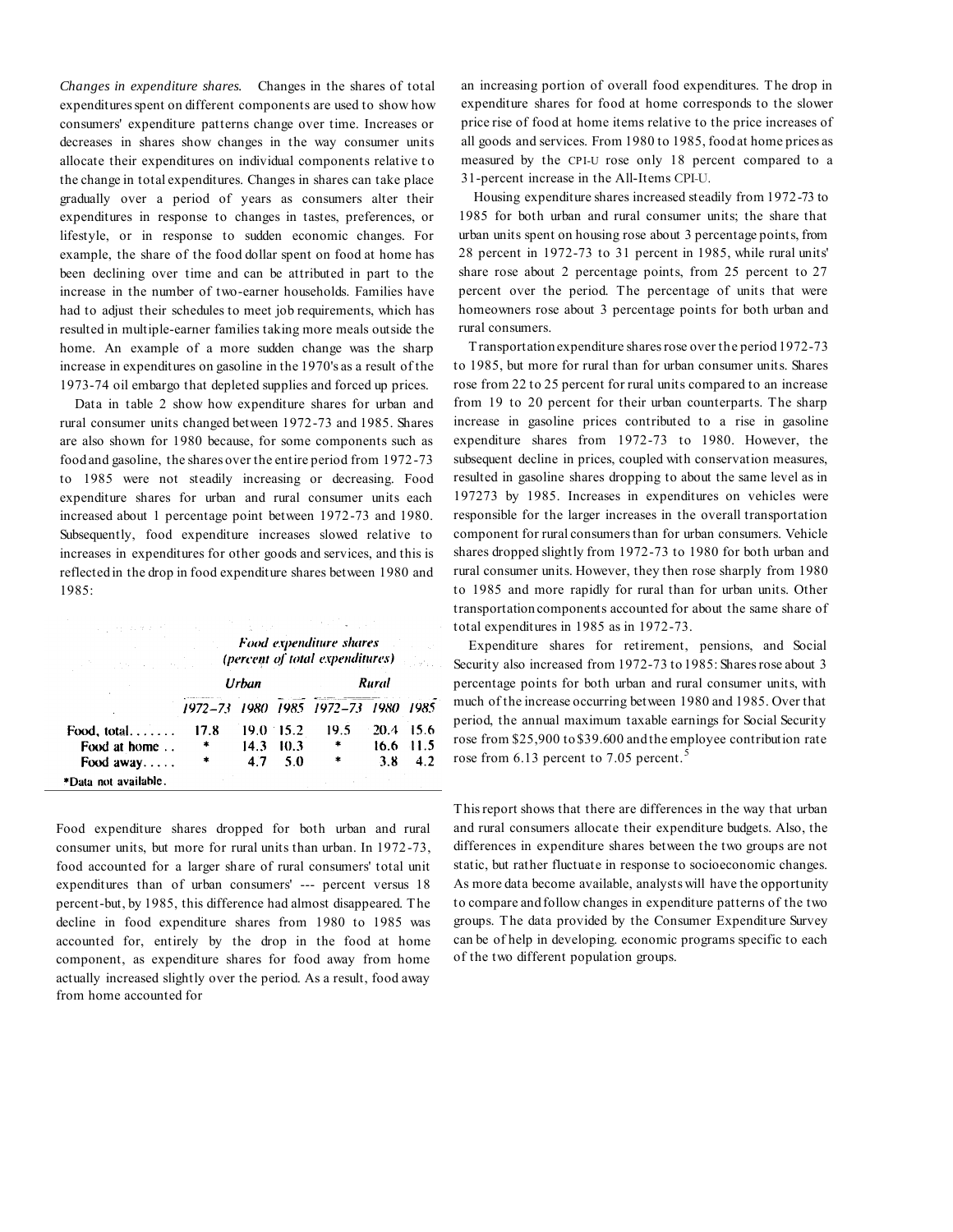<sup>1</sup>See Kathleen K. Scholl, "Income and Poverty Rates: Farm and Non-farm Residence," Family Economics Review. no. 1, 1983, pp. 16-19: and Kathleen K. Scholl, "Economic Outlook for Farm Families: 1986." in U.S. Department of Agriculture, Outlook '86: *Proceedings.* Agricultural Outlook Conference, Dec. 4. 1985, pp. 279-88.

 $2$ Urban, as defined in this survey, includes the rural population within metropolitan areas.

<sup>3</sup>A consumer unit comprises: 1) all members of a particular household related by blood, marriage, adoption, or other legal arrangements: 2) a person living alone or sharing a household with others or living as a roomer

in a private home or lodging house grin permanent living quarters in a hotel or motel but who is financially independent; or 3) two or more persons living together who pool their income to make pint expenditure decisions. For the purposes of this report, consumers and consumer units may be used interchangeably.

<sup>4</sup>Data on fuel consumption are from *Statistical Abstract of the United States*. 1487 (Bureau of the Census, 1987), p. 590, table 1032. "Domestic Motor Fuel Consumption. By Type of Vehicle: 1970 to 1984."

<sup>5</sup>Data are from *Statistical Abstract of the United States*, 1987, p. 348, table 586, "Social Security (OASDHI)---Contribution Rates: 1970 to 1990."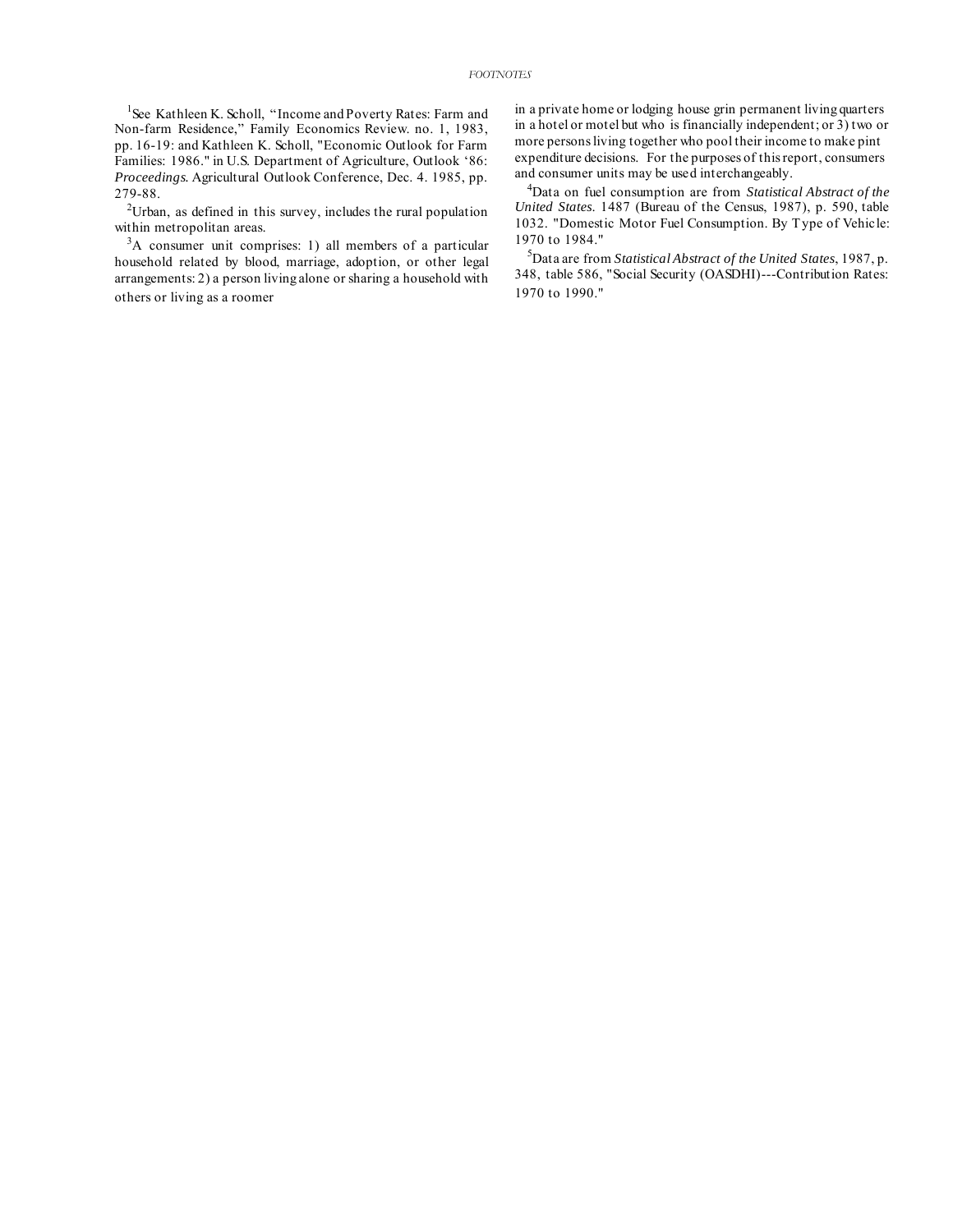

# BLS periodicals<br>provide timely information<br>on employment, cccupations,<br>wages, and prices.

| $\sqrt{2}$                                                                                                                                                                              | <b>Monthly Labor Review</b><br>the oldest and most authoritative<br>Government research journal in<br>economics and social sciences.<br>Regular features include current<br>labor statistics and developments in<br>industrial relations.<br>\$16 a year                                                         | <b>CWD</b>                                                                                                                                                          | <b>Current Wage Developments</b><br>reports monthly on specific wage and<br>benefit changes from collective<br>bargaining agreements. Includes<br>data on strikes or lockouts, major<br>agreements expiring, and compensa-<br>tion changes.<br>\$12 a year |
|-----------------------------------------------------------------------------------------------------------------------------------------------------------------------------------------|------------------------------------------------------------------------------------------------------------------------------------------------------------------------------------------------------------------------------------------------------------------------------------------------------------------|---------------------------------------------------------------------------------------------------------------------------------------------------------------------|------------------------------------------------------------------------------------------------------------------------------------------------------------------------------------------------------------------------------------------------------------|
| $\infty$                                                                                                                                                                                | <b>Occupational Outlook</b><br>Quarterly<br>helps students and guidance<br>counselors learn about new occupa-<br>tions, training opportunities, salary<br>trends, and career counseling<br>programs. Written in nontechnical<br>language and illustrated in color.<br>\$5 a year                                 |                                                                                                                                                                     | <b>CPI Detailed Report</b><br>is the most comprehensive report on<br>monthly consumer price indexes and<br>rates of change.<br>\$16 a year                                                                                                                 |
| 霊                                                                                                                                                                                       | <b>Employment and Earnings</b><br>gives current monthly employment<br>and earnings statistics for the Nation<br>as a whole, for States and for more<br>than 200 areas. Included are<br>household and establishment data<br>seasonally and not seasonally<br>adjusted. Includes annual supplement.<br>\$22 a year | in For                                                                                                                                                              | Producer Price Indexes<br>includes monthly price movements<br>of both farm and industrial com-<br>modities, by industry and stage of<br>processing. Includes annual supplement.<br>\$21 a year                                                             |
|                                                                                                                                                                                         |                                                                                                                                                                                                                                                                                                                  |                                                                                                                                                                     |                                                                                                                                                                                                                                                            |
|                                                                                                                                                                                         |                                                                                                                                                                                                                                                                                                                  |                                                                                                                                                                     |                                                                                                                                                                                                                                                            |
|                                                                                                                                                                                         |                                                                                                                                                                                                                                                                                                                  |                                                                                                                                                                     |                                                                                                                                                                                                                                                            |
| Superintendent of Documents Subscriptions Order Form<br>*6194<br>Order processing code:<br>$\Box$ YES, please send me the following indicated subscriptions:                            |                                                                                                                                                                                                                                                                                                                  |                                                                                                                                                                     |                                                                                                                                                                                                                                                            |
| Monthly Labor Review<br><b>Q</b> Occupational Outlook Quarterly<br>□ Employment and Earnings<br>□ Current Wage Developments<br>CPI Detailed Report '<br><b>C</b> Producer Price Indexes | $\square$ 1 year \$16<br>$\Box$ 1 year \$5<br>$\Box$ 1 year \$22<br>$\square$ 1 year \$12<br>$\square$ 1 year \$16<br>$\Box$ 1 year \$21                                                                                                                                                                         | \$32<br>$\square$ 2 years<br>or<br>\$10<br>□<br>2 years<br>\$44<br>$\square$ 2 years.<br>$\Box$ 2 years<br>\$24<br>$\Box$ 2 years<br>\$32<br>$\square$ 2 years \$42 |                                                                                                                                                                                                                                                            |
|                                                                                                                                                                                         |                                                                                                                                                                                                                                                                                                                  |                                                                                                                                                                     | 1. The total cost of my order is \$_______. All prices include regular domestic postage and handling and are subject to change. International                                                                                                              |
| customers please add 25%.                                                                                                                                                               |                                                                                                                                                                                                                                                                                                                  |                                                                                                                                                                     |                                                                                                                                                                                                                                                            |
| <b>Please Type or Print</b>                                                                                                                                                             |                                                                                                                                                                                                                                                                                                                  |                                                                                                                                                                     |                                                                                                                                                                                                                                                            |
| 2.<br>(Company or personal name)                                                                                                                                                        |                                                                                                                                                                                                                                                                                                                  |                                                                                                                                                                     | 3. Please choose method of payment:<br>□ Check payable to the Superintendent of Documents                                                                                                                                                                  |
| (Additional address/attention line)                                                                                                                                                     |                                                                                                                                                                                                                                                                                                                  | GPO Deposit Account                                                                                                                                                 |                                                                                                                                                                                                                                                            |
| (Street address)                                                                                                                                                                        |                                                                                                                                                                                                                                                                                                                  | $\Box$ VISA                                                                                                                                                         | MasterCard Account                                                                                                                                                                                                                                         |
|                                                                                                                                                                                         |                                                                                                                                                                                                                                                                                                                  |                                                                                                                                                                     |                                                                                                                                                                                                                                                            |
| (City, State, Zip Code)                                                                                                                                                                 |                                                                                                                                                                                                                                                                                                                  | (Credit card expiration date)                                                                                                                                       | Thank you for your order!                                                                                                                                                                                                                                  |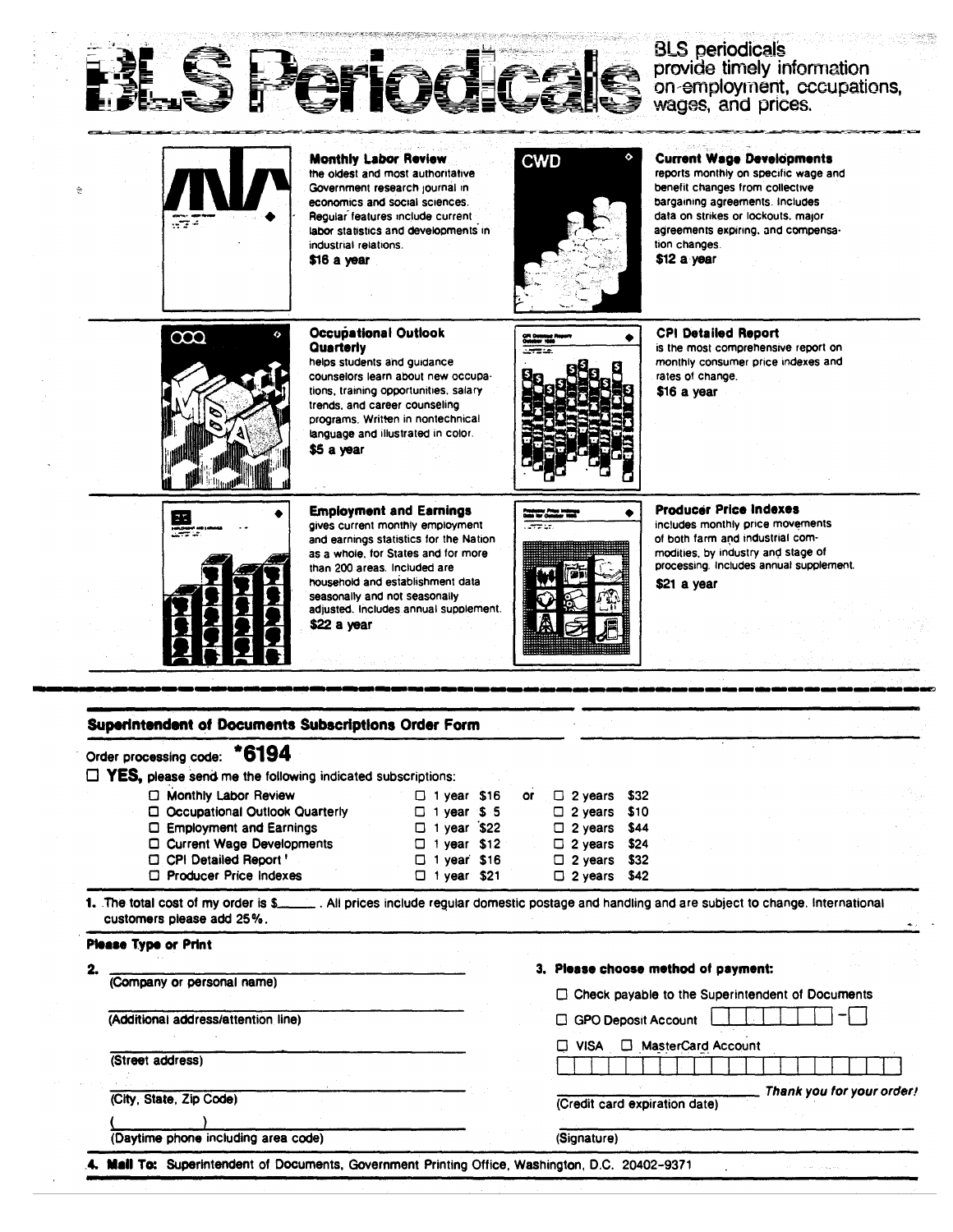## **Bureau of Labor Statistics Regional Offices**



#### **Region I**

**Kennedy Federal Building Suite 1603** Boston, MA 02203 Phone: (617) 565-2327

#### **Region II**

**Room 808** 201 Varick Street New York, NY 10014 Phone: (212) 337-2400

#### **Region III**

3535 Market Street P.O. Box 13309 Philadelphia, PA 19101 Phone: (215) 596-1154

#### **Region IV**

1371 Peachtree Street, N.E. Atlanta, GA 30367 Phone: (404) 347-4418

#### **Region V**

9th Floor **Federal Office Building** 230 S. Dearborn Street Chicago, IL 60604 Phone: (312) 353-1880

#### **Region VI**

**Federal Building** 525 Griffin Street, Room 221 Dallas, TX 75202 Phone: (214) 767-6971

## **Regions VII and VIII**

911 Walnut Street Kansas City, MO 64106 Phone: (816) 426-2481

#### Regions IX and X 71 Stevenson Street P.O. Box 3766. San Francisco, CA 94119 Phone: (415) 995-5605